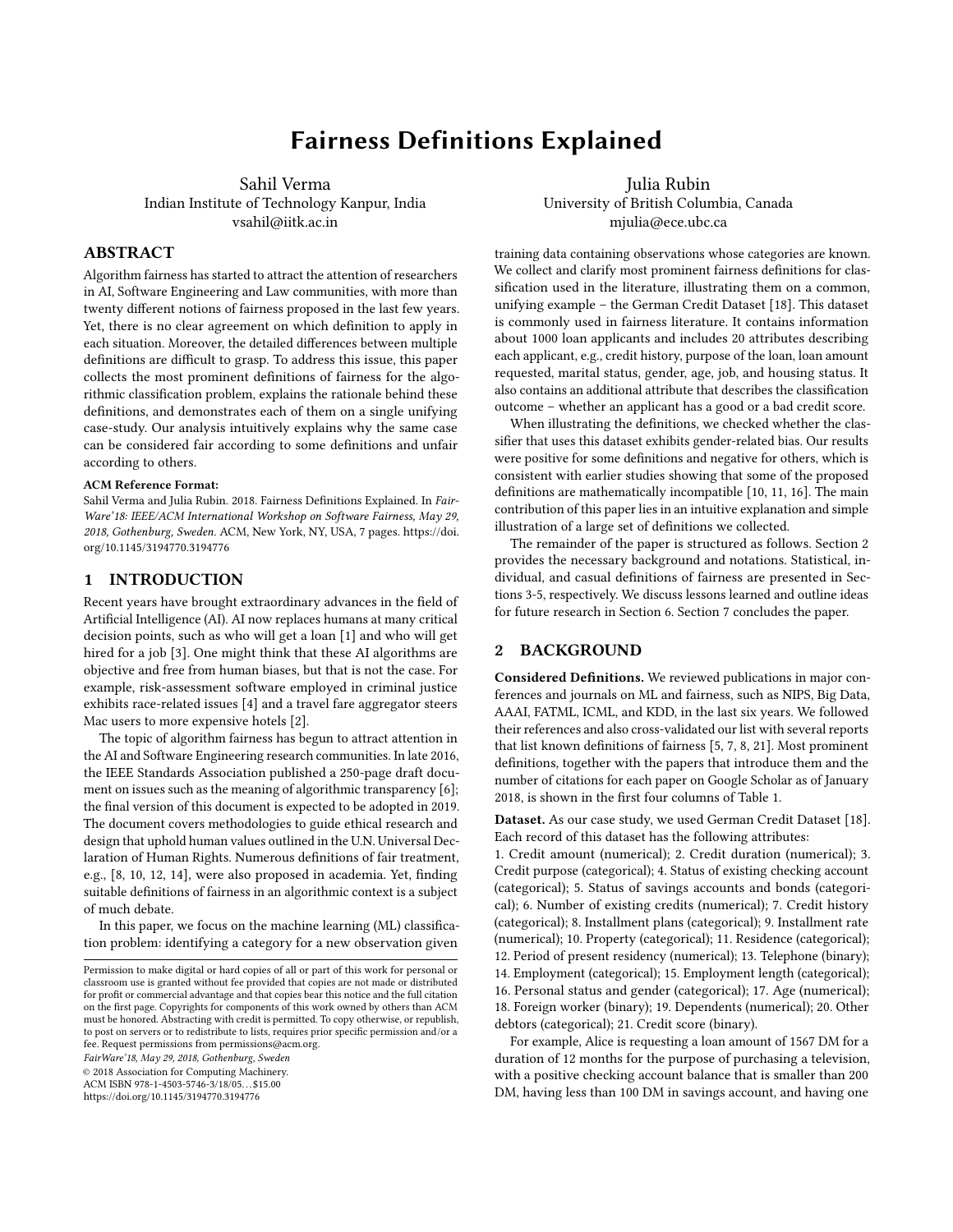<span id="page-1-1"></span>

|       | Definition                           | Paper  | Citation<br># | Result       |
|-------|--------------------------------------|--------|---------------|--------------|
| 3.1.1 | Group fairness or statistical parity | $[12]$ | 208           | X            |
| 3.1.2 | Conditional statistical parity       | $[11]$ | 29            |              |
| 3.2.1 | Predictive parity                    | [10]   | 57            | $\checkmark$ |
| 3.2.2 | False positive error rate balance    | $[10]$ | 57            | X            |
| 3.2.3 | False negative error rate balance    | $[10]$ | 57            | ✓            |
| 3.2.4 | Equalised odds                       | $[14]$ | 106           | $\times$     |
| 3.2.5 | Conditional use accuracy equality    | [8]    | 18            | X            |
| 3.2.6 | Overall accuracy equality            | [8]    | 18            | ✓            |
| 3.2.7 | Treatment equality                   | [8]    | 18            | X            |
| 3.3.1 | Test-fairness or calibration         | $[10]$ | 57            | Y            |
| 3.3.2 | Well calibration                     | $[16]$ | 81            | Y            |
| 3.3.3 | Balance for positive class           | $[16]$ | 81            | ✓            |
| 3.3.4 | Balance for negative class           | $[16]$ | 81            | $\times$     |
| 4.1   | Causal discrimination                | $[13]$ | 1             | $\times$     |
| 4.2   | Fairness through unawareness         | $[17]$ | 14            | ✓            |
| 4.3   | Fairness through awareness           |        | 208           | $\times$     |
| 5.1   | Counterfactual fairness              | $[17]$ | 14            | ÷            |
| 5.2   | No unresolved discrimination         | $[15]$ | 14            |              |
| 5.3   | No proxy discrimination              | $[15]$ | 14            | -            |
| 5.4   | Fair inference                       | [19]   | 6             |              |

#### FairWare'18, May 29, 2018, Gothenburg, Sweden Sahil Verma and Julia Rubin

Table 1: Considered Definitions of Fairness

existing credit at this bank. She duly paid existing credits at the bank till now and has no other installment plan. She possesses a car and owns a house, has been living at the present residence for one year and has a registered telephone. She is a skilled employee, working in the present employment for past four years. She is a 22-year-old married female and is a German citizen. She has one dependent and no guarantors. The recorded outcome for Alice (attribute #21) is a good credit score.

We focus our illustration of fairness definitions on gender-related discrimination, i.e., whether male and female applicants are treated differently. The gender and the marital status of the applicants is specified in one attribute (attribute #16), which has five possible categorical values: single male, married male, divorced male, single female, married or divorced female. As in all the 1000 records of this dataset there is no case of a single female applicant, we focus our investigation on checking whether married and divorced males are treated differently than married and divorced females.

Notations. In the rest of the paper, we use the following notations: – G: Protected or sensitive attribute for which non-discrimination should be established.

– X: All additional attributes describing the individual.

– Y: The actual classification result (here, good or bad credit score of an applicant as described in the dataset: attribute #21)

– S: Predicted probability for a certain classification c,  $P(Y = c|G, X)$ (here, predicted probability of having a good or bad credit score). – d: Predicted decision (category) for the individual (here, predicted credit score for an applicant – good or bad);  $d$  is usually derived from *S*, e.g.,  $d = 1$  when *S* is above a certain threshold.

For Alice in the example above, the probability of having a good credit score (S) as established by a classifier is 88%. Thus, the predicted score (d) is good, same as the actual credit score recorded in the database (Y). Next, we describe in detail each of the analyzed fairness definitions and its meaning in the context of the German Credit Dataset.

<span id="page-1-2"></span>

| Attribute                                           | Coefficient |
|-----------------------------------------------------|-------------|
| Personal status and gender: single male             | 0.16        |
| Personal status and gender: married male            | $-0.04$     |
| Personal status and gender: married/divorced female | $-0.08$     |
| Personal status and gender: divorced male           | $-0.14$     |

Table 2: Coefficients of gender-related features

#### <span id="page-1-0"></span>3 STATISTICAL MEASURES

We start by describing statistical notions of fairness, which form the basis for other, more advanced definitions described later in the paper. For our discussion, we trained an off-the-shelf logistic regression classifier in Python. We applied the ten-fold cross-validation technique, using 90% of the data for training and the remaining 10% of the data for testing and illustrating each of the definitions. We used numerical and binary attributes directly as features in the classification and converted each categorical attribute to a set of binary features, arriving at 48 features in total.

We explicitly included the protected gender attribute in our training, as it appears to influence the predicted credit score: Table [2](#page-1-2) lists coefficients learned by the classifier for all features derived from the personal status and gender attribute. The classifier appears to favor single males when deciding on the credit score and disadvantage divorced males. Female applicants seem to receive similar treatment as married male applicants. Looking at the coefficient, one might conclude that the classifier does not explicitly disadvantage female applicants. In the rest of the section, we explore whether married/divorced female applicants get unfair treatment comparing with married/divorced male applicants according to various definitions of fairness known from the literature. We focus on married/divorced applicants because the dataset does not contain instances of single females.

Statistical Metrics. Most statistical measures of fairness rely on the following metrics, which are best explained using a confusion matrix – a table that is often used in ML to describe the accuracy of a classification model [\[22\]](#page-6-22). Rows and columns of the matrix represent instances of the predicted and actual classes, respectively. For a binary classifier, both predicted and actual classes have two values: positive and negative (see Table [3\)](#page-2-0). In our case study, positive and negative classes correspond to good and bad credit scores, respectively. Cells of the confusion matrix help explain the following definitions:

1. True positive (TP): a case when the predicted and actual outcomes are both in the positive class.

2. False positive (FP): a case predicted to be in the positive class when the actual outcome belongs to the negative class.

3. False negative (FN): a case predicted to be in the negative class when the actual outcome belongs to the positive class.

4. True negative (TN): a case when the predicted and actual outcomes are both in the negative class.

5. Positive predictive value (PPV): the fraction of positive cases correctly predicted to be in the positive class out of all predicted positive cases,  $\frac{TP}{TP+FP}$ . PPV is often referred to as precision, and represents the probability of a subject with a positive predictive value to truly belong to the positive class,  $P(Y = 1|d = 1)$ . In our example, it is the probability of an applicant with a good predicted credit score to actually have a good credit score.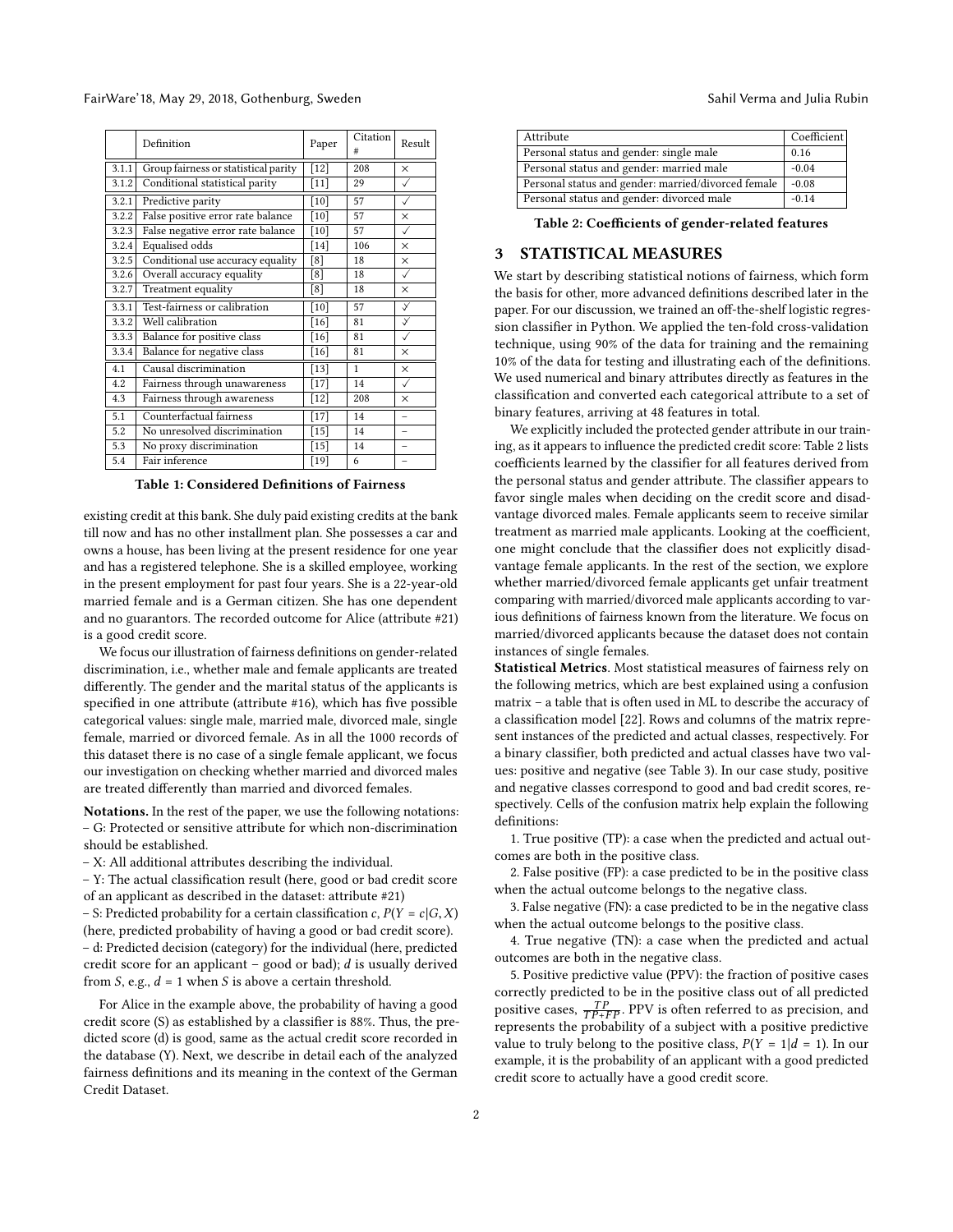6. False discovery rate (FDR): the fraction of negative cases incorrectly predicted to be in the positive class out of all predicted positive cases,  $\frac{FP}{TP+FP}$ . FDR represents the probability of false acceptance,  $P(Y = 0|d = 1)$ , e.g., the probability of an applicant with a good predicted credit score to actually have a bad credit score.

7. False omission rate (FOR): the fraction of positive cases incorrectly predicted to be in the negative class out of all predicted negative cases,  $\frac{FN}{TN+FN}$ . FOR represents the probability of a positive case to be incorrectly rejected,  $(P(Y = 1 | d = 0))$ , e.g, the probability of an applicant with a bad predicted credit score to actually have a good score.

8. Negative predictive value (NPV): the fraction of negative cases correctly predicted to be in the negative class out of all predicted negative cases,  $\frac{TN}{TN+FN}$ . NPV represents the probability of a subject with a negative prediction to truly belong to the negative class,  $P(Y = 0|d = 0)$ , e.g., the probability of an applicant with a bad predicted credit score to actually have such score.

9. True positive rate (TPR): the fraction of positive cases correctly predicted to be in the positive class out of all actual positive cases,  $\frac{TP}{TP+FN}$  . TPR is often referred to as sensitivity or recall; it represents the probability of the truly positive subject to be identified as such,  $P(d = 1|Y = 1)$ . In our example, it is the probability of an applicant with a good credit score to be correctly assigned with such score.

10. False positive rate (FPR): the fraction of negative cases incorrectly predicted to be in the positive class out of all actual negative cases,  $\frac{FP}{FP+TN}$ . FPR represents the probability of false alarms – falsely accepting a negative case,  $P(d = 1 | Y = 0)$ , e.g., the probability of an applicant with a actual bad credit score to be incorrectly assigned with a good credit score.

11. False negative rate (FNR): the fraction of positive cases incorrectly predicted to be in the negative class out of all actual positive cases,  $\frac{FN}{TP+FN}$ . FNR represents the probability of a negative result given an actually positive subject,  $P(d = 0|Y = 1)$ , e.g., the probability of an applicant with a good credit score to be incorrectly assigned with a bad credit score.

12. True negative rate (TNR): the fraction of negative cases correctly predicted to be in the negative class out of all actual negative cases,  $\frac{TN}{FP+TN}$ . TNR represents the probability of a subject from the negative class to be assigned to the negative class,  $P(d = 0|Y = 0)$ , e.g., the probability of an applicant with a bad credit score to be correctly assigned with such score.

Next, we list statistical definitions of fairness that are based on these metrics.

#### 3.1 Definitions Based on Predicted Outcome

The definitions listed in this section focus on a predicted outcome d for various demographic distributions of subjects. They represent the simplest and most intuitive notion of fairness. Yet, they have several limitations addressed by definitions listed in later sections.

3.1.1. Group fairness [\[12\]](#page-6-8) (a.k.a. statistical parity [\[12\]](#page-6-8), equal acceptance rate [\[24\]](#page-6-23), benchmarking [\[9\]](#page-6-24)). A classifier satisfies this definition if subjects in both protected and unprotected groups have equal probability of being assigned to the positive predicted class. In our example, this would imply equal probability for male and female applicants to have good predicted credit score:  $P(d =$  $1|G = m) = P(d = 1|G = f).$ 

<span id="page-2-0"></span>

|                       | Actual - Positive                                                            | Actual - Negative                                                                      |
|-----------------------|------------------------------------------------------------------------------|----------------------------------------------------------------------------------------|
| Predicted<br>Positive | True Positive (TP)<br>$PPV = \frac{TP}{TP+FP}$<br>$TPR = \frac{TP}{TP + FN}$ | <b>False Positive (FP)</b><br>$FDR = \frac{FP}{TP + FP}$<br>$FPR = \frac{FP}{FP + TN}$ |
| Predicted<br>Negative | $\text{FOR} = \frac{FN}{TN+FN}$                                              | False Negative (FN) True Negative (TN)                                                 |

Table 3: Confusion matrix

The main idea behind this definition is that applicants should have an equivalent opportunity to obtain a good credit score, regardless of their gender. In our case study, the probability to have a good predicted credit score for married / divorced male and female applicants is 0.81 and 0.75, respectively. As it is more likely for a male applicant to have good predicted score, we deem our classifier to fail in satisfying this definition of fairness. We record our decision for each definition in the last column of Table [1.](#page-1-1)

3.1.2. Conditional statistical parity [\[11\]](#page-6-11). This definition extends the previous one by permitting a set of legitimate attributes to affect the outcome. The definition is satisfied if subjects in both protected and unprotected groups have equal probability of being assigned to the positive predicted class, controlling for a set of legitimate factors L. In our example, possible legitimate factors that affect an applicant creditworthiness could be the requested credit amount, applicant's credit history, employment, and age. Considering these factors, male and female applicants should have equal probability of having good credit score:  $P(d = 1 | L = l, G = m)$  $P(d = 1 | L = l, G = f).$ 

In our case study, when controlling for factors L listed above, the probability for married / divorced male and female applicants to have good predicted credit score is 0.46 and 0.49, respectively. Unlike in the previous definition, here a female applicant is slightly more likely to get a good predicted credit score. However, even though the calculated probabilities are not strictly equal, for practical purposes, we consider this difference minor, and hence deem the classifier to satisfy this definition.

# 3.2 Definitions Based on Predicted and Actual Outcomes

The definitions in this section not only consider the predicated outcome d for different demographic distributions of the classification subjects, but also compare it to the actual outcome Y recorded in the dataset.

3.2.1. Predictive parity [\[10\]](#page-6-7) (a.k.a. outcome test [\[9\]](#page-6-24)). A classifier satisfies this definition if both protected and unprotected groups have equal PPV – the probability of a subject with positive predictive value to truly belong to the positive class. In our example, this implies that, for both male and female applicants, the probability of an applicant with a good predicted credit score to actually have a good credit score should be the same:

 $P(Y = 1|d = 1, G = m) = P(Y = 1|d = 1, G = f).$ 

Mathematically, a classifier with equal PPVs will also have equal FDRs:  $P(Y = 0 | d = 1, G = m) = P(Y = 0 | d = 1, G = f)$ .

The main idea behind this definition is that the fraction of correct positive predictions should be the same for both genders. In our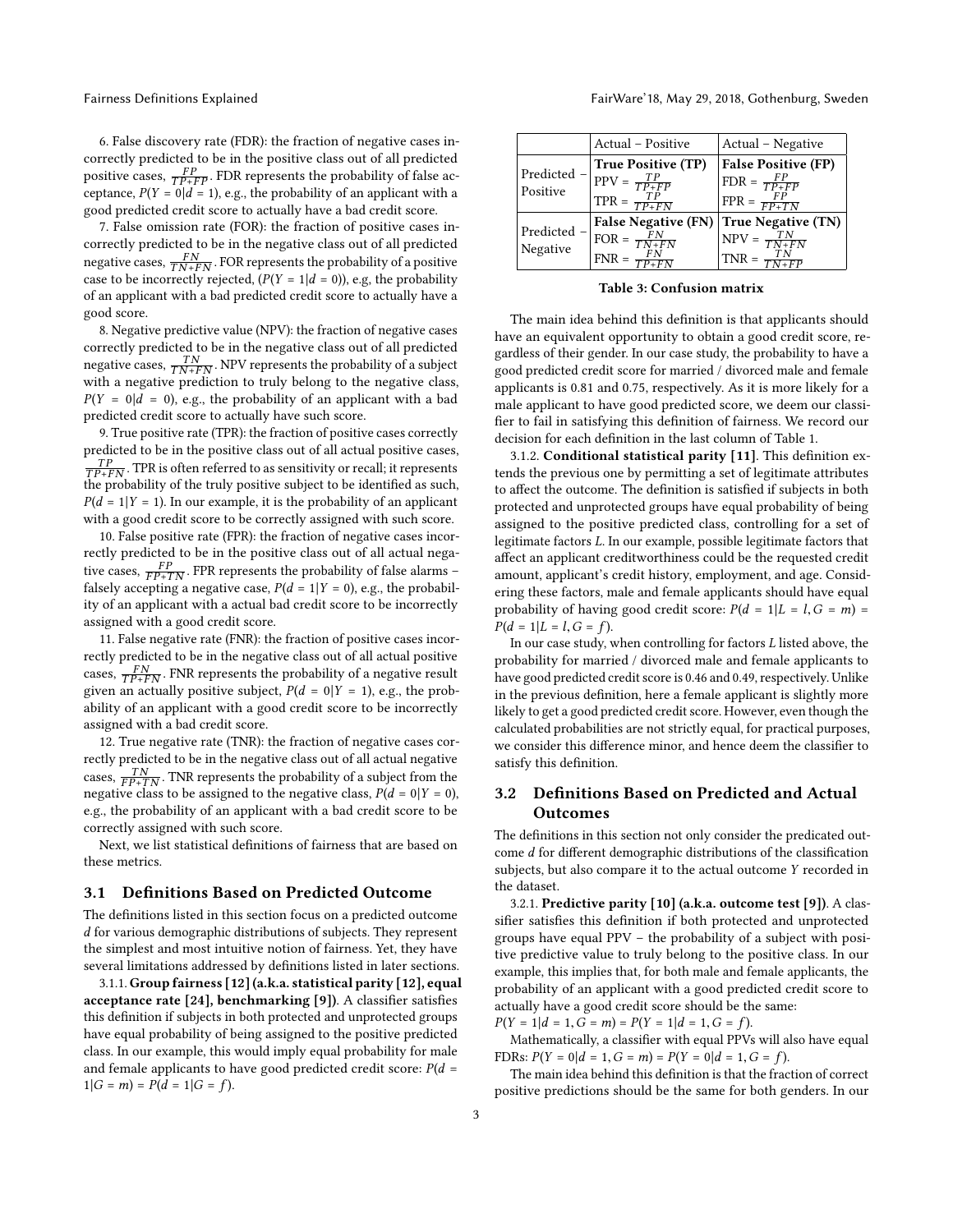case study, PPV for married / divorced male and female applicants is 0.73 and 0.74, respectively. Inversely, FDR for male and female applicants is 0.27 and 0.26, respectively. The values are not strictly equal, but, again, we consider this difference minor, and hence deem the classifier to satisfy this definition.

3.2.2. False positive error rate balance [\[10\]](#page-6-7) (a.k.a. predictive equality [\[11\]](#page-6-11)). A classifier satisfies this definition if both protected and unprotected groups have equal FPR – the probability of a subject in the negative class to have a positive predictive value. In our example, this implies that the probability of an applicant with an actual bad credit score to be incorrectly assigned a good predicted credit score should be the same for both male and female applicants:  $P(d = 1 | Y = 0, G = m) = P(d = 1 | Y = 0, G = f).$ 

Mathematically, a classifier with equal FPRs will also have equal TNRs:  $P(d = 0 | Y = 0, G = m) = P(d = 0 | Y = 0, G = f).$ 

The main idea behind this definition is that a classifier should give similar results for applicants of both genders with actual negative credit scores. In our case study, FPR for married / divorced male and female applicants is 0.70 and 0.55, respectively. Inversely, TNR is 0.30 and 0.45. This means that the classifier is more likely to assign a good credit score to males who have an actual bad credit score; females do not have such an advantage and the classifier is more likely to predict a bad credit score for females who actually have a bad credit score. We thus deem our classifier to fail in satisfying this definition of fairness.

3.2.3. False negative error rate balance [\[10\]](#page-6-7) (a.k.a. equal opportunity [\[14,](#page-6-9) [17\]](#page-6-19)). A classifier satisfies this definition if both protected and unprotected groups have equal FNR – the probability of a subject in a positive class to have a negative predictive value. In our example, this implies that the probability of an applicant with an actual good credit score to be incorrectly assigned a bad predicted credit score should be the same for both male and female applicants:  $P(d = 0 | Y = 1, G = m) = P(d = 0 | Y = 1, G = f)$ .

Mathematically, a classifier with equal FNRs will also have equal TPR:  $P(d = 1 | Y = 1, G = m) = P(d = 1 | Y = 1, G = f)$ .

The main idea behind this definition is that classifier should give similar results for applicants of both genders with actual positive credit scores. In our case study, the FPRs for married / divorced male and female applicants are the same – 0.14. Inversely, TPR is 0.86. Like in the case of predictive parity (3.2.1), this means that the classifier will apply equivalent treatment to male and female applicants with actual good credit score. We thus deem our classifier to satisfying this definition of fairness.

If the prevalence of a good credit score is the same for male and female subjects in the entire population, this definition becomes equivalent to the group fairness definition (3.1.1) which requires equal probability for male and female applicants to have a good predicted credit score. Yet, in general, the definitions are not equivalent [\[8,](#page-6-6) [10,](#page-6-7) [16\]](#page-6-12). In our example, male applicants in the studied population are more likely to have a good actual credit score. Thus, the classifier is also more likely to assign a good predicted credit score to male applicants. For that reason, our classifier satisfies the equal opportunity but does not satisfy the group fairness definitions.

3.2.4. Equalized odds [\[14\]](#page-6-9) (a.k.a. conditional procedure accuracy equality [\[8\]](#page-6-6) and disparate mistreatment [\[23\]](#page-6-25)). This definition combines the previous two: a classifier satisfies the definition if protected and unprotected groups have equal TPR and

equal FPR. Mathematically, it is equivalent to the conjunction of conditions for false positive error rate balance and false negative error rate balance definitions given above. In our example, this implies that the probability of an applicant with an actual good credit score to be correctly assigned a good predicted credit score and the probability of an applicant with an actual bad credit score to be incorrectly assigned a good predicted credit score should both be same for male and female applicants:  $P(d = 1|Y = i, G = m)$  =  $P(d = 1 | Y = i, G = f), i \in 0, 1.$ 

The main idea behind this definition is that applicants with a good actual credit scope and applicants with a bad actual credit score should have a similar classification, regardless of their gender. In our case study, FPR for married / divorced male and female applicants is 0.70 and 0.55, respectively and TPR is 0.86 for both males and females. This means that the classifier is more likely to assign a good credit score to males who have an actual bad credit score, compared to females. Hence the overall conjunction does not hold and we deem our classifier to fail in satisfying this definition.

If male and female applicants have different probabilities to be in the actual positive class  $P(Y = 1|G = m) \neq P(Y = 1|G = f)$ , a classifier that satisfies predictive parity (3.2.1) cannot satisfy this definition [\[10\]](#page-6-7). Our observations are consistent with that theoretical result.

3.2.5. Conditional use accuracy equality [\[8\]](#page-6-6). Similar to the previous definition, this definition conjuncts two conditions: equal PPV and NPV – the probability of subjects with positive predictive value to truly belong to the positive class and the probability of subjects with negative predictive value to truly belong to the negative class:  $(P(Y = 1 | d = 1, G = m) = P(Y = 1 | d = 1, G = f)) \wedge (P(Y =$  $0|d = 0, G = m$  =  $P(Y = 0|d = 0, G = f)$ .

Intuitively, this definition implies equivalent accuracy for male and female applicants from both positive and negative predicted classes. In our example, the definition implies that for both male and female applicants, the probability of an applicant with a good predicted credit score to actually have a good credit score and the probability of an applicant with a bad predicted credit score to actually have a bad credit score should be the same. The calculated for male and female applicants is 0.73 and 0.74, respectively. NPVs for male and female applicants is 0.49 and 0.63 respectively. It is more likely for a male than female applicant with a bad predicted score to actually have a good credit score. We thus deem the classifier to fail in satisfying this definition of fairness.

3.2.6. Overall accuracy equality [\[8\]](#page-6-6). A classifier satisfies this definition if both protected and unprotected groups have equal prediction accuracy – the probability of a subject from either positive or negative class to be assigned to its respective class. The definition assumes that true negatives are as desirable as true positives. In our example, this implies that the probability of an applicant with an actual good credit score to be correctly assigned a good predicted credit score and an applicant with an actual bad credit score to be correctly assigned a bad predicted credit score is the same for both male and female applicants:  $P(d = Y, G = m) = P(d = Y, G = f)$ .

In our case study, the overall accuracy rate is 0.68 and 0.71 for male and female applicants, respectively. While these values are not strictly equal, for practical purposes we consider this difference minor, and hence deem the classifier to satisfy this definition. This means that the classifier has equal prediction accuracy for both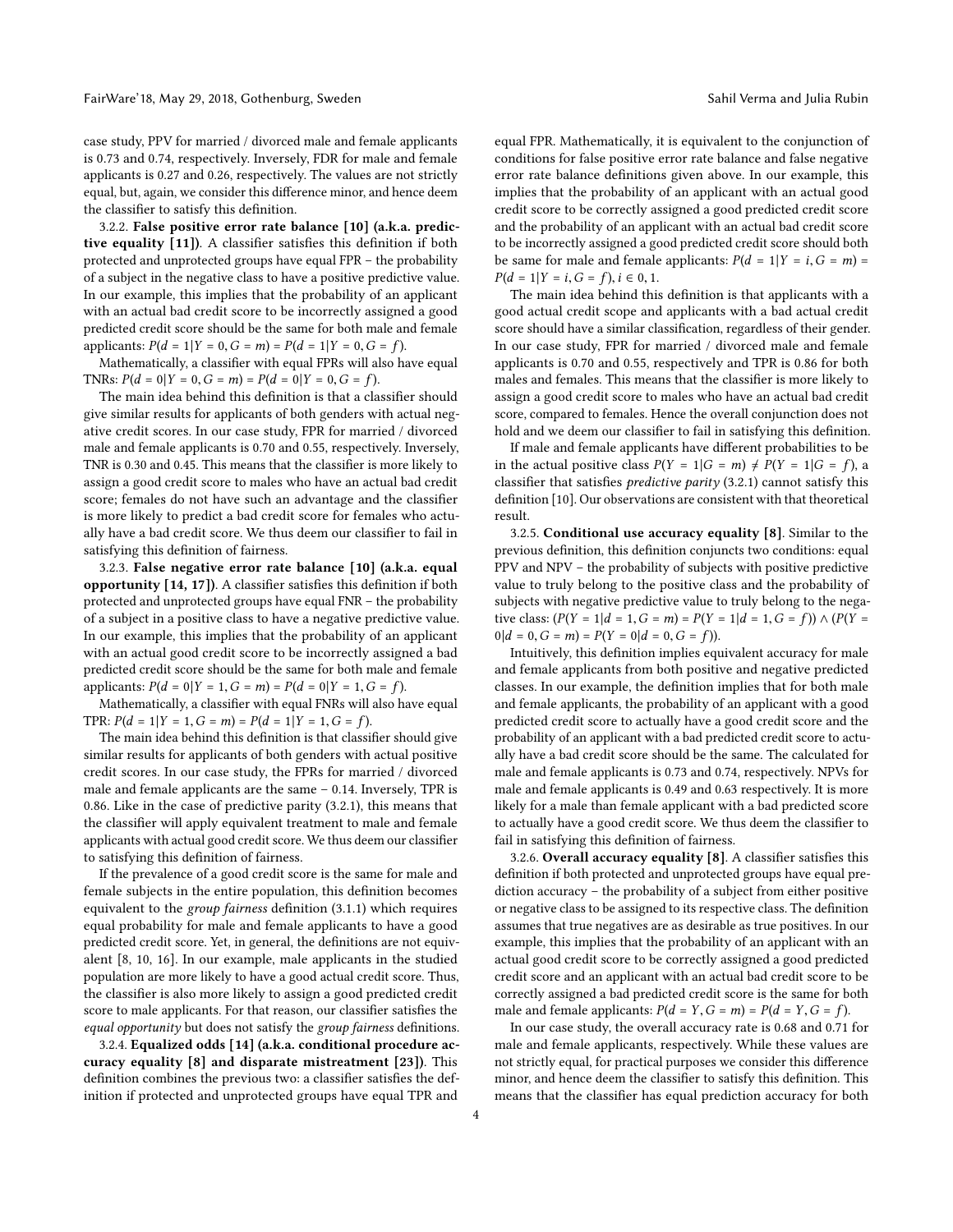<span id="page-4-0"></span>

| $P(Y = 1 S = s, G = m)$ 1.0 1.0 0.3 0.3 0.4 0.6 0.6 0.7 0.8 0.8 1.0 |  |  |  |  |  |  |
|---------------------------------------------------------------------|--|--|--|--|--|--|
| $P(Y = 1 S = s, G = f)$ 0.5 0.3 0.2 0.3 0.4 0.5 0.6 0.7 0.8 0.9 1.0 |  |  |  |  |  |  |
|                                                                     |  |  |  |  |  |  |

Table 4: Calibration scores for different values of s

genders when particular classes of subjects (e.g., subjects with positive predicted class) are not considered separately.

3.2.7. Treatment equality [\[8\]](#page-6-6). This definition looks at the ratio of errors that the classifier makes rather than at its accuracy. A classifier satisfies this definition if both protected and unprotected groups have an equal ratio of false negatives and false positives. In our example, this implies that the ratio of FP to FN is same for male and female applicants:  $\frac{FN}{FP}m = \frac{FN}{FP}f$ . This calculated ratios are 0.56 and 0.62 for male and female applicants, respectively, i.e., a smaller number of male candidates are incorrectly assigned to the negative class (FN) and / or larger number of male candidates are incorrectly assigned to the positive class (FP). We thus deem our classifier to fail in satisfying this definition of fairness.

# 3.3 Definitions Based on Predicted Probabilities and Actual Outcome

The definitions in this section consider the actual outcome Y and the predicted probability score S.

3.3.1. Test-fairness [\[10\]](#page-6-7) (a.k.a. calibration [\[10\]](#page-6-7), matching conditional frequencies [\[14\]](#page-6-9)). A classifier satisfies this definition if for any predicted probability score S, subjects in both protected and unprotected groups have equal probability to truly belong to the positive class. This definition is similar to predictive parity (3.2.1), except that it considers the fraction of correct positive predictions for any value of S.

In our example, this implies that for any given predicted probability score s in [0, 1], the probability of having actually a good credit score should be equal for both male and female applicants:  $P(Y = 1|S = s, G = m) = P(Y = 1|S = s, G = f).$ 

In our case study, we calculated the predicted score S for each applicant in the test set, and binned the results in 11 bins, from 0.0 to 1.0. Table [4](#page-4-0) shows the scores for male and female applicants in each bin. The scores are quite different for lower values of S and become closer for values greater than 0.5. Thus, our classifier satisfies the definition for high predicted probability scores but does not satisfy it for low scores. This is consistent with previous results showing that it is more likely for a male applicant with a bad predicted credit score (low values of S) to actually have a good score (definition 3.2.5), but applicants with a good predicted credit score (high values of S) have an equivalent chance to indeed have a good credit score, regardless of their gender (definition 3.2.1).

3.3.2. Well-calibration [\[16\]](#page-6-12). This definition extends the previous one stating that, for any predicted probability score S, subjects in both protected and unprotected groups should not only have an equal probability to truly belong to the positive class, but this probability should be equal to S. That is, if the predicted probability score is s, the probability of both male and female applicants to truly belong to the positive class should be s.  $P(Y = 1|S = s, G =$  $m$ ) =  $P(Y = 1 | S = s, G = f) = s$ .

The intuition behind this definition is that if a classifier states that a set of applicants have a certain probability s of having a

good credit score then approximately s percent of these applicants should indeed have a good credit score. In our case study, scores for male and female applicants calculated for each value of s are binned and shown in Table [4.](#page-4-0) Our classifier is well-calibrated only for  $s \geq 0.6$ . We thus deem the classifier to partially satisfy this fairness definition.

3.3.3. Balance for positive class [\[16\]](#page-6-12). A classifier satisfies this definition if subjects constituting positive class from both protected and unprotected groups have equal average predicted probability score S. Violation of this balance means that one group of applicants with good credit score would consistently receive higher probability score than applicants with a good credit score from the other group.

In our example, this implies that the expected value of probability assigned by the classifier to male and female applicant with good actual credit score should be same:  $E(S|Y = 1, G = m) = E(S|Y =$  $1, G = f$ ). The calculated expected value of predicted probability score is 0.72 for both males and females and we thus deem the model to satisfy this notion of fairness. This result further supports and is consistent with the result for *equal opportunity*  $(3.2.3)$ , which states that the classifier will apply equivalent treatment to male and female applicants with actual good credit score (TPR of 0.86).

3.3.4. Balance for negative class [\[16\]](#page-6-12). In a flipped version of the previous definition, this definition states that subjects constituting negative class from both protected and unprotected groups should also have equal average predicted probability score S. That is, the expected value of probability assigned by the classifier to male and female applicant with bad actual credit score should be same:  $E(S|Y = 0, G = m) = E(S|Y = 0, G = f)$ .

In our case study, the expected value of having bad predicted credit score is 0.61 and 0.52 for males and females, respectively. This means that, on average, male candidates who actually have bad credit score receive higher predicted probability scores than female candidates. We thus deem our classifier to fail in satisfying this definition of fairness. This result further supports and is consistent with the result for *predictive equality* (3.2.2), which states that the classifier is more likely to assign a good credit score to males who have an actual bad credit score (TNR of 0.30 and 0.45 for males and females, respectively).

## <span id="page-4-1"></span>4 SIMILARITY-BASED MEASURES

Statistical definitions largely ignore all attributes of the classified subject except the sensitive attribute G. Such treatment might hide unfairness: suppose the same fraction of male and female applicants are assigned a positive score. Yet, male applicants in this set are chosen at random, while female applicants are only those that have the most savings. Then, statistical parity will deem the classifier fair, despite a discrepancy in how the applications are processed based on gender [\[13\]](#page-6-18). The following definitions attempt to address such issues by not marginalizing over insensitive attributes  $X$  of the classified subject.

4.1. Causal discrimination [\[13\]](#page-6-18). A classifier satisfies this definition if it produces the same classification for any two subjects with the exact same attributes X. In our example, this implies that a male and female applicants who otherwise have the same attributes X will either both be assigned a good credit score or both assigned a bad credit score:  $(X_f = X_m \wedge G_f := G_m) \rightarrow d_f = d_m$ .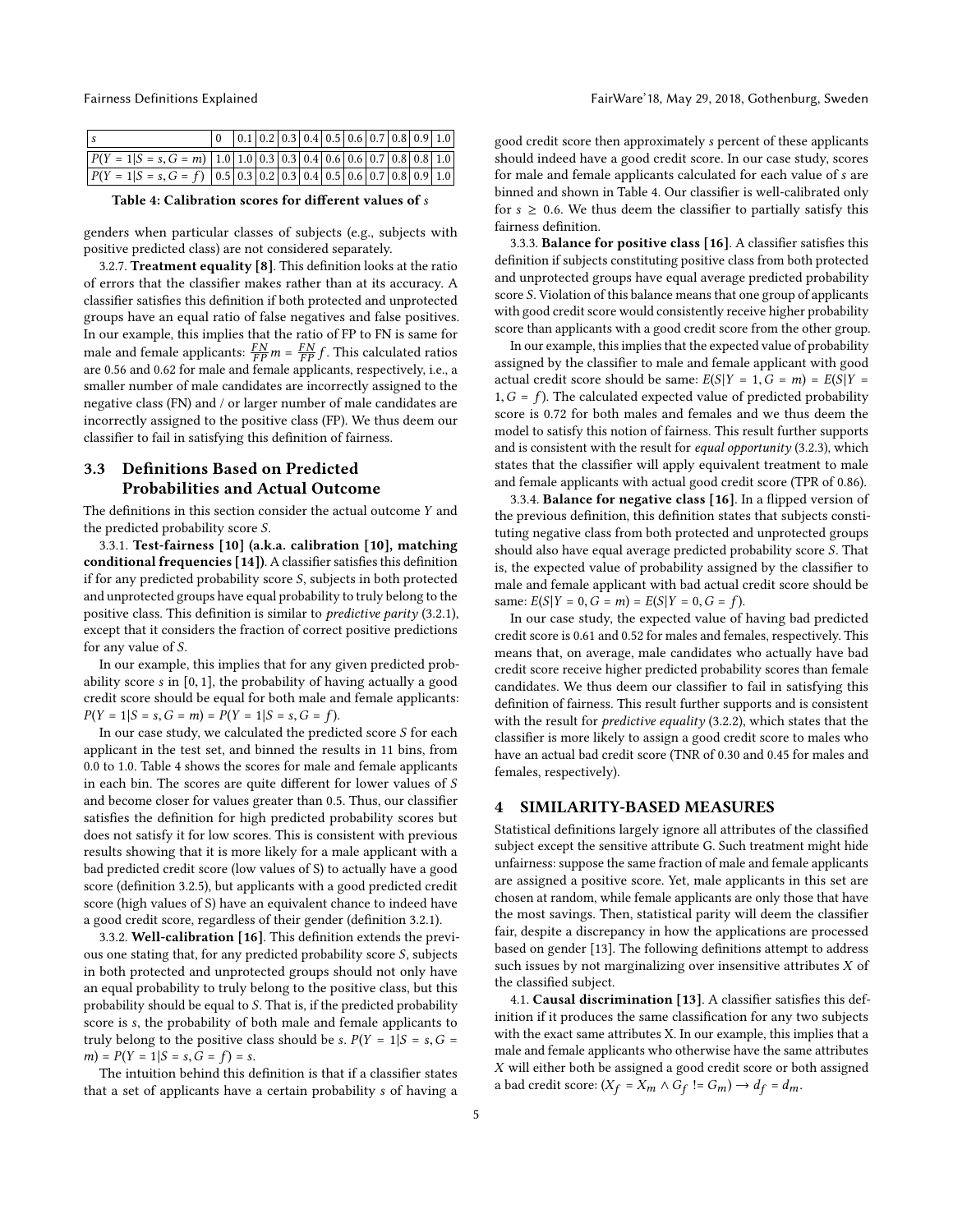To test this definition for our case study, for each applicant in our testing set, we generated an identical individual of the opposite gender and compared the predicted classification for these two applicants. We found that for 8.8% married / divorced male and female applicants, the output classification was not same. We thus deem our classifier to fail in satisfying this definition.

4.2. Fairness through unawareness [\[17\]](#page-6-19). A classifier satisfies this definition if no sensitive attributes are explicitly used in the decision-making process. In our example, this implies that genderrelated features are not used for training the classifier, so decisions cannot rely on these features. This also means that the classification outcome should be the same for applicants  $i$  and  $j$  who have the same attributes X:  $X_i = X_j \rightarrow d_i = d_j$ .<br>To test this definition for our case.

To test this definition for our case study, we trained the logistic regression model without using any features derived from the gender attribute. Then, for each applicant in the testing set, we generated an identical individual of the opposite gender and compared the predicted classification for these two applicants. Our results show that the classification for all "identical" individuals that only differ in gender was identical. We thus deem the classifier to satisfy this definition. This result also indicates that no other feature of the dataset is used as a proxy for gender; otherwise, the classifier would have shown similar results as in case of causal discrimination.

4.3. Fairness through awareness [\[12\]](#page-6-8). This definition is a more elaborated and generic version of the previous two: here, fairness is captured by the principle that similar individuals should have similar classification. The similarity of individuals is defined via a distance metric; for fairness to hold, the distance between the distributions of outputs for individuals should be at most the distance between the individuals. Formally, for a set of applicants V, a distance metric between applicants  $k: V \times V \rightarrow R$ , a mapping from a set of applicants to probability distributions over outcomes  $M: V \rightarrow \delta A$ , and a distance D metric between distribution of outputs, fairness is achieved iff  $D(M(x), M(y)) \leq k(x, y)$ .

For example, a possible distance metric  $k$  could define the distance between two applicants  $i$  and  $j$  to be 0 if the attributes in X (all attributes other than gender) are identical and 1 if some attributes in X are different. D could be defined as 0 if the classifier resulted in the same prediction and 1 otherwise. This basically reduces the problem to the definition of causal discrimination (4.1), and the same result holds: for 8.8% of the applicants the fairness constraint is violated.

As another example, the distance metric between two individuals could be defined as the normalized difference of their ages: the age difference divided by the maximum difference in the dataset (56 in our case). The distance between outcomes could be defined as the statistical difference between the outcome probabilities for two applicants:  $D(i, j) = S(i) - S(j)$ .

To test this definition, for each applicant in the testing set, we generated five additional individuals, with ages different by 5, 10, 15, 20 and 25 years, and identical otherwise. Our results in Table [5](#page-5-1) show that the distance between outcomes (column 3) grew much faster than the distance between ages (column 3). Thus, the percentage of applicants who did not satisfy this definition (column 4) increased. That is, for a smaller age difference, the classifier satisfied this fairness definition, but that was not the case for an age difference of more than 10 years. This result also shows that a distance metric

<span id="page-5-1"></span>

| Age difference | k    | Avg. $D$ | % violating cases |
|----------------|------|----------|-------------------|
|                | 0.09 | 0.02     | 0.0               |
| 10             | 0.18 | 0.05     | 0.5               |
| 15             | 0.27 | 0.10     | 1.8               |
| 20             | 0.36 | 0.2      | 4.5               |
| 25             | 0.45 | 0.3      | 6.7               |

Table 5: Fairness through awareness with age-based distance

is of fundamental importance when applying this definition and should be chosen with care.

# <span id="page-5-0"></span>5 CAUSAL REASONING

Definitions based on causal reasoning assume a given causal graph: a directed, acyclic graphs with nodes representing attributes of an applicant and edges representing relationships between the attributes. Causal graphs are used for building fair classifiers and other ML algorithms [\[15,](#page-6-20) [17,](#page-6-19) [19,](#page-6-21) [20\]](#page-6-26). Specifically, the relations between attributes and their influence on outcome is captured by a set of structural equations which are further used to provides methods to estimate effects of sensitive attributes and build algorithms that ensure a tolerable level of discrimination due to these attributes.

While it is impossible to test an existing classifier against causal definitions of fairness, we demonstrate them on a simple causal graph we built for our dataset for illustration purposes. Our graph (see Fig-

ure [1\)](#page-5-2) consists of the protected attributeG, the credit amount, employment length, and credit history attributes,

<span id="page-5-2"></span>

Figure 1: Causal graph example

and the predicted outcome d.

In causal graphs, a proxy attribute is an attribute whose value can be used to derive a value of another attribute. In our example, we assume that employment length acts as a proxy attribute for G: one can derive the applicants' gender from the length of their employment.

A resolving attribute is an attribute in the causal graph that is influenced by the protected attribute in a non-discriminatory manner. In our example, the effect of G on the credit amount is nondiscriminatory, which means that the differences in credit amount for different values of  $G$  are not considered as discrimination. Hence, the credit amount acts as a resolving attribute for G in this graph.

5.1. Counterfactual fairness [\[17\]](#page-6-19). A causal graph is counterfactually fair if the predicted outcome d in the graph does not depend on a descendant of the protected attribute G. For the example in Figure [1,](#page-5-2) d is a dependent on credit history, credit amount, and employment length. Employment length is a direct descendant of G, hence, the given causal model is not counterfactually fair.

5.2. No unresolved discrimination [\[15\]](#page-6-20). A causal graph has no unresolved discrimination if there exists no path from the protected attribute  $G$  to the predicted outcome  $d$ , except via a resolving variable. In our example, the path from  $G$  to  $d$  via credit amount is non-discriminatory as the credit amount is a resolving attribute; the path via employment length is discriminatory. Hence, this graph exhibits unresolved discrimination.